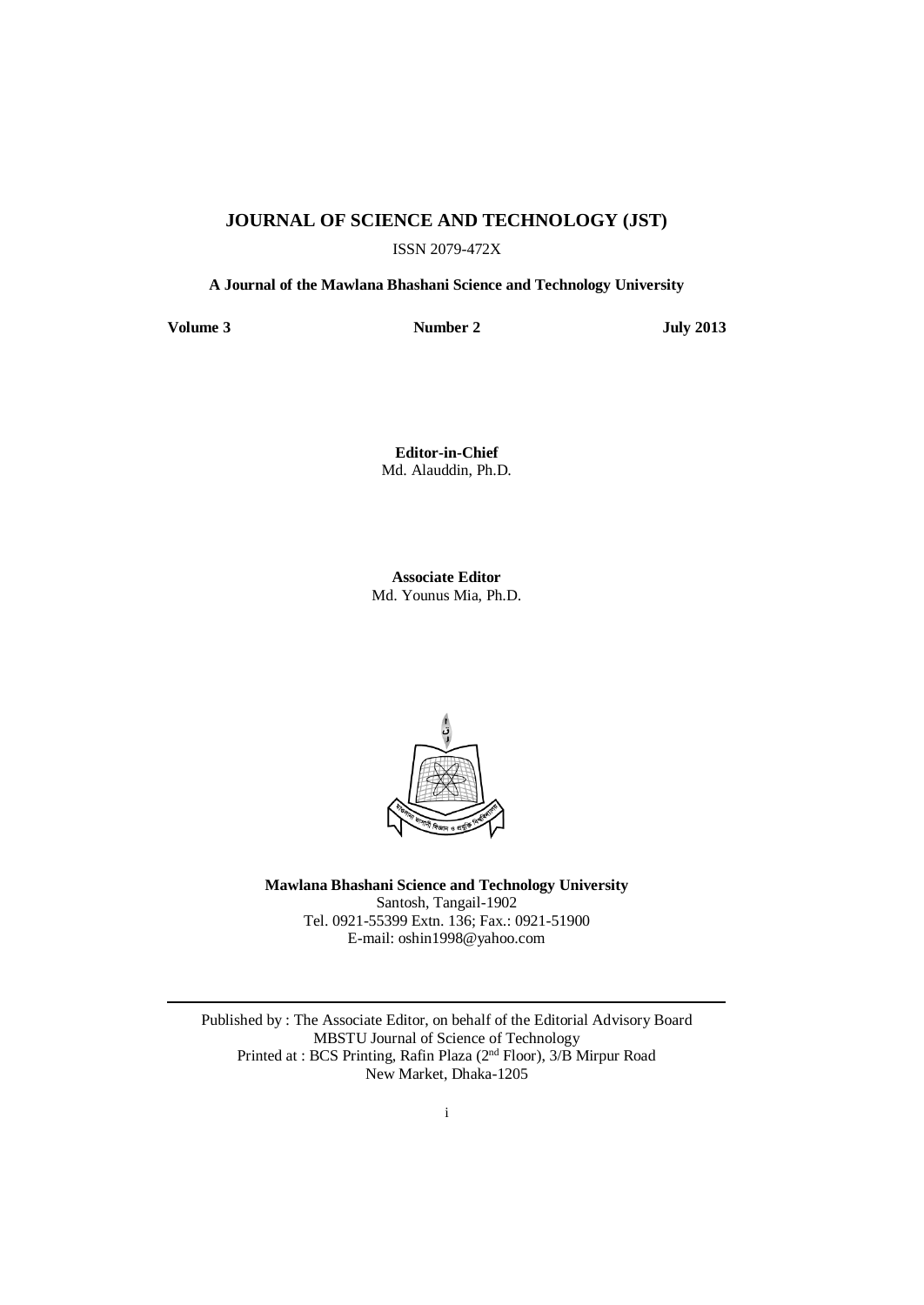# **JOURNAL OF SCIENCE AND TECHNOLOGY (JST) EDITORIAL ADVISORY BOARD**

| Md. Alauddin, Ph.D                            | <b>Editor-in-Chief</b><br>Vice-Chancellor                                                                              |
|-----------------------------------------------|------------------------------------------------------------------------------------------------------------------------|
|                                               | Mawlana Bhashani Science & Technology University,<br>Santosh, Tangail-1902                                             |
|                                               | <b>Executive Editor</b>                                                                                                |
| Moniruzzaman, Ph.D                            | Pro Vice-Chancellor                                                                                                    |
|                                               | Mawlana Bhashani Science & Technology University,<br>Santosh, Tangail-1902                                             |
|                                               | <b>Associate Editor</b>                                                                                                |
| Md. Younus Mia, Ph.D                          | Mawlana Bhashani Science & Technology University,                                                                      |
|                                               | Santosh, Tangail-1902                                                                                                  |
|                                               | <b>Editorial Advisory Board</b>                                                                                        |
| AQM Mahbub, Ph.D                              | Dept. of Geography & Environment                                                                                       |
|                                               | Dhaka University                                                                                                       |
| Md. Shams-Ud-Din, Ph.D                        | Dept. of Food Technology & Rural Industries, BAU                                                                       |
| Mahbuba Nasreen, Ph.D                         | Dept. of Sociology, DU                                                                                                 |
| Ayub Nabi, Ph.D                               | Principal                                                                                                              |
|                                               | NITTRAD (Former TIDC), Nayarhat,                                                                                       |
|                                               | Savar, Dhaka                                                                                                           |
| Md. Al-Amin Bhuiyan, Ph.D                     | Dept. of CSE, JU                                                                                                       |
| M. Kabir, Ph.D                                | Dept. of Statistics, JU                                                                                                |
| Altaf Hossain, Ph.D                           | Dept. of Chemistry, DU                                                                                                 |
| Md. Fakrul Alam, Ph.D                         | Dept. of English, DU                                                                                                   |
| $\lambda = 1 \lambda$ , $\lambda = 1 \lambda$ | $D_{\text{max}}$ $D_{\text{max}}$ $D_{\text{max}}$ $D_{\text{max}}$ $D_{\text{max}}$ $D_{\text{max}}$ $D_{\text{max}}$ |

Anwarul Azim Akand, Ph.D Dept. of Genetic Engineering & Biotechnology, DU Md. Mazedur Rahman, Ph.D Dept. of Mathematics, RUET Md. Mazedur Rahman, Ph.D Dept. of Mathematics, RUET<br>
Punam Pahwa. Ph.D University of Saskatchewan. University of Saskatchewan, Canada Ashraf Ahmed, Ph.D Morgan State University, USA

#### **Member, Editorial Board**

Md. Alauddin, Ph.D Dean, Faculty of Science, MBSTU<br>
Moniruzzaman, Ph.D Dean, Faculty of Business Adminis Moniruzzaman, Ph.D Dean, Faculty of Business Administration, MBSTU<br>Md. Younus Mia, Ph.D Dean, Faculty of Life Sciences, MBSTU Dean, Faculty of Life Sciences, MBSTU Md. Abu Bakar Siddiquee Dean, Faculty of Engineering, MBSTU<br>Md. Omar Faruk Dean, Faculty of Social Science Md. Omar Faruk Dean, Faculty of Social Science<br>
Moniruzzaman, Ph.D Chairman, Dept. of Economics Chairman, Dept. of Economics Mohammad Ashraful Alam Chairman, Dept. of CPS, MBSTU Md. Mahbubul Hoque, Ph.D Chairman, Dept. of ESRM, MBSTU Mohammad Abdul Jalil, Ph.D Chairman, Dept. of TE, MBSTU Mohammad Khademul Islam, Ph.D Chairman, Dept. of Chemistry, MBSTU Lutfunnesa Bari, Ph.D Chairman, Dept. of FTNS, MBSTU Chairman, Dept. of CSE, MBSTU Md. Monir Morshed Chairman, Dept. of ICT, MBSTU Mohammad Mokaadds Ali Chairman, Dept. of Mathematics, MBSTU Md. Masum Haider Chairman, Dept. of Physics, MBSTU<br>
Dhaneswar Chandra Sarker Chairman. Dept. of Statistics. MBSTU Chairman, Dept. of Statistics, MBSTU Nushrat Nahida Afroz Chairman, Dept. of BBA, MBSTU Chairman, Dept. of BGE, MBSTU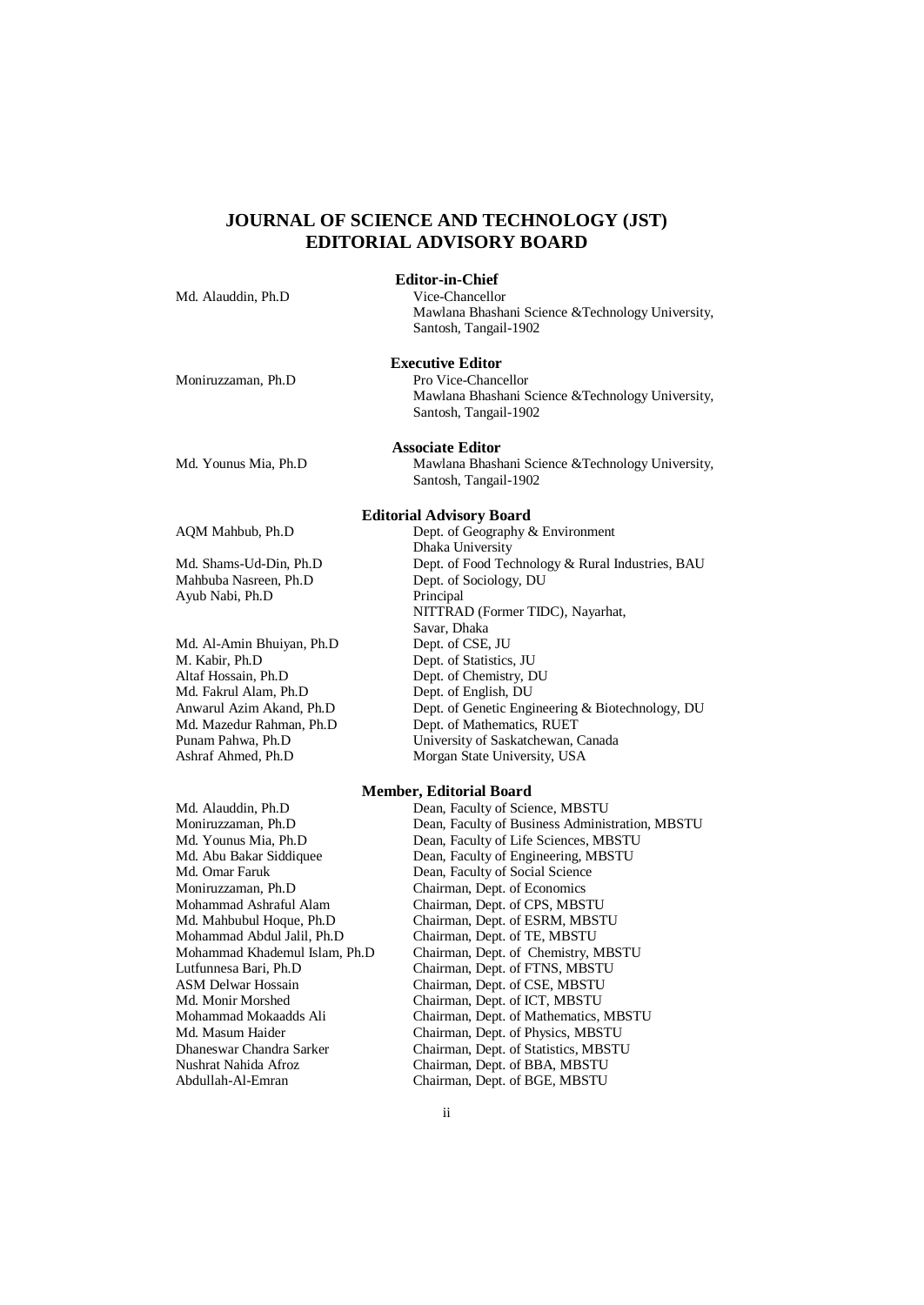### **INSTRUCTIONS TO AUTHORS PREPARATION OF MANUSCRIPT**

The manuscript of a full paper preferably is limited within ten type-written pages including tables, figures, graphs etc. while that of short communication it should not exceed four pages (approximately 1000 words) and be submitted in duplicate to Editor-in Chief of the Journal. Each manuscript should have a cover page bearing the full title, name(s) of the author(s), address of correspondence and a short running title of not more than 30 characters. The second page will include the full title and a concise abstract of not more than 250 words, followed by up to five keywords. Beginning from the third page, the manuscript should be preferably arranged in the following sequences: **Introduction**, **Materials and Methods**, **Results**, **Discussions**, **Conclusion, Recommendation Acknowledgements** and **References**. Number of authors should not exceed five.

### **TABLES, GRAPHS AND FIGURES**

Tables should be numbered in Arabic numerals. All diagrams, graphs and photographs should be referred to in the text as figure, and numbered consecutively with Arabic numerals. All the figures should be provided with a detailed caption and all captions should be typed together on a separate sheet. In case, illustrations have been prepared with the help of a computer, only high quality laser prints should be submitted. Photographs should be sharp, well-contrasted, glossy prints trimmed at right angles. Figures should not be folded in any case. The drawings and photographs should be identified on back by author's name and figure number.

### **REFERENCES**

In the text, reference should be cited within brackets quoting author's last name and the year of publication in the appropriate place such as (Mia,1994), (Mia and Shokita, 1995). The list of references should be arranged alphabetically according to the last name of the first author. A comma should separate two or more references when put within the same bracket. Common examples are given below:

#### **Book :**

Pillay, T. V.R., (1990). Aquaculture: Principles and Practices, Fishing News Books, Oxford. 575 pp.

#### **Journal article :**

Mia, M. Y., R. Fuseya and S. Watanabe, (1999). Genetic variation among the three species of grapsid crabs, *Helice tridens latimera*, *H. tridens tridens* and *H. leachi*. Crustacean Res*.*., **23**: 52-61.

#### **PAGE CHARGES AND COPYRIGHT**

Articles published in *JST* are subject to paying TK. 2,000 (US \$ 100) to defray the cost of printing and other incidental charges. Ten reprints of each paper will be provided free of charge. Additional copies may be purchased if ordered when the galley proofs are returned after corrections. One copy of the Journal will be given to its corresponding author only. The copyright in published papers is vested with the publisher.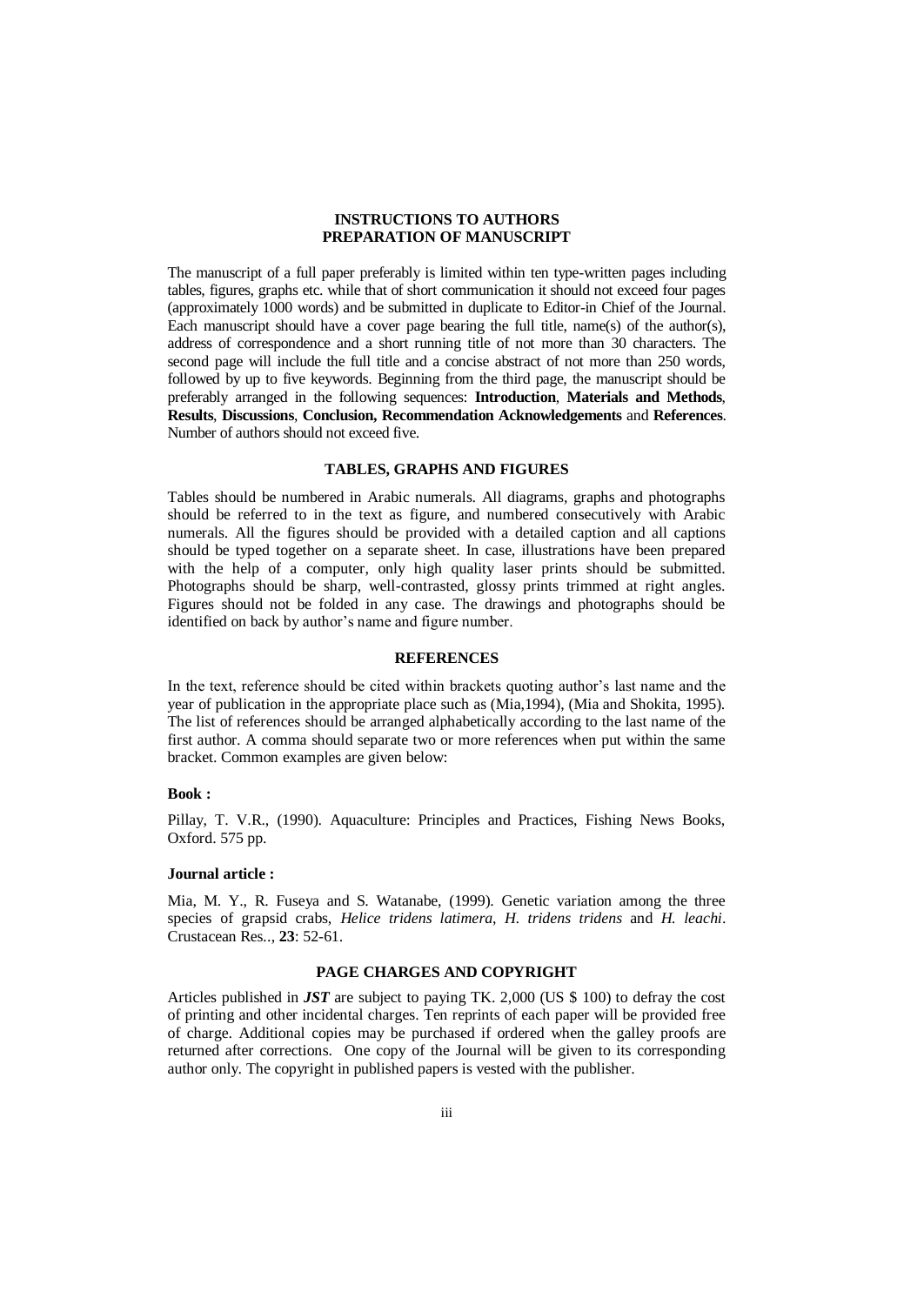### **GALLEY PROOFS**

All galley proofs will be sent to the corresponding author for correction. The corrected proofs should be returned to the Executive Editor within one week of receipt. Alterations and changes in the proofs in any forms (such as authorship, title of the manuscript etc.) other than those by the printer's errors, are not desirable at this stage. Final version of the manuscript in a CD along with a hard copy of the same is to be sent to the Executive Editor also.

### **SUBSCRIPTION RATES**

Subscription for the Journal is possible on a calendar year basis. Individual subscription must be in the name of an individual. General subscription is available for libraries, institutions, research organizations etc. Price for the preceding issues is also available from the office of the Editor-in-Chief.

Subscription rates per volume of two issues of the journal are as follows:

#### **Bangladesh**

Institution, Research organization etc.: Tk. 1000 Individual: Tk. 500

#### **Other countries**

Institution, Research organization etc.: US \$ 50 Individual: US \$ 25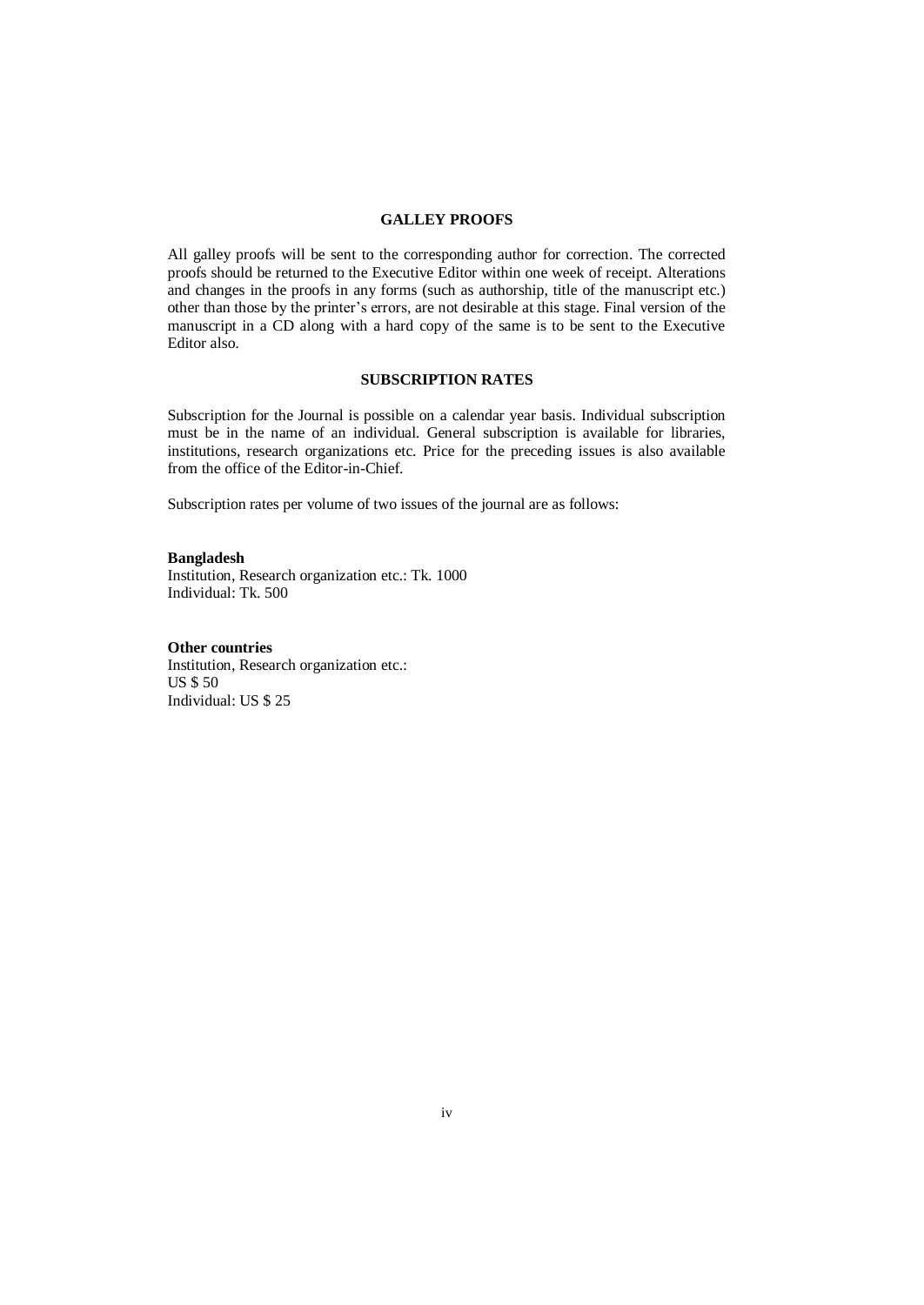## **JOURNAL OF SCIENCE AND TECHNOLOGY (JST)**

| Number 2<br>Volume 3                                                                                                                                                                                                                                | <b>July, 2013</b> |
|-----------------------------------------------------------------------------------------------------------------------------------------------------------------------------------------------------------------------------------------------------|-------------------|
| <b>CONTENTS</b>                                                                                                                                                                                                                                     |                   |
| <b>IMPLEMENTING</b><br>RADIO<br>FREQUENCY<br>IDENTIFICATION<br>(RFID)<br>TECHNOLOGY FOR VEHICLE TRACKING IN BANGLADESH - Mohammad<br>Khaled Sohel, Mohammad Touhidur Rahman, Jesmin Akhter, Mostofa Kamal Nasir and<br>Md. Fokhray Hossain          | 351-359           |
| IMPACT OF FEMALE SCHOOLING ON UTILIZATION OF MOTHER AND<br>CHILD HEALTH SERVICES: EVIDENCE FROM RURAL AREA OF<br>RANGPUR DISTRICT IN BANGLADESH - Dilip Kumar Mondol, Md. Ayub Ali<br>and Dhaneswar Chandro Sarkar                                  | 361-371           |
| <b>FATTENING</b><br>CRAB.<br>SCYLLA<br>OLIVACEA:<br><b>PRACTICES</b><br><b>MUD</b><br>$_{\rm IN}$<br>BANGLADESH - Md. Younus Mia                                                                                                                    | 373-379           |
| THE PRESCRIBED BOOK OF <i>ENGLISH FOR TODAY</i> VIS-A-VIS LEARNERS'<br>NEEDS AT THE SECONDARY LEVEL IN BANGLADESH - Md. Anisur<br>Rahman Anis, Md. Zakir Hossain Talukder, Md. Kamrul Hasan, Asek Amin Miraj,<br>and S M Shahajahan Shiraz Talukder | 381-390           |
| LOCAL LIKELIHOOD ESTIMATION FOR THE PROPORTIONAL HAZARDS<br>MODEL AND COMPARISON WITH GLOBAL LIKELIHOOD - Md. Sanwar<br>Hossain, M. Ataharul Islam, Deluar J. Moloy and M. Roungu Ahmmad                                                            | 391-398           |
| STUDY ON THE LINEAR ATTENUATION COEFFICIENT OF SOIL AND<br>CONSTRUCTION MATERIALS IN BANGLADESH USING HPGe DETECTOR<br>- M. M. Haider, M. Abul Kashem Liton, S. Ghose and M. M. Akramuzzaman                                                        | 399-404           |
| CONSTRUCTION OF MULTIPLE CHOICE QUESTIONS ON GRAMMAR AND<br>VOCABULARY FOR THE UNDERGRADUATE ENGLISH AS A FOREIGN<br>LANGUAGE (EFL) STUDENTS: AN ANALYSIS - Md. Zakir Hossain Talukder,<br>saba and Md. Anisur Rahman Anis                          | 405-420           |
| PHOTOCATALYTIC DEGRADATION OF PROCIAN YELLOW IN AQUEOUS<br>SUSPENSION OF ZnO BY VISIBLE LIGHT - Eliasur Rahman, Umme Salma,<br>Arjun Chandra Bhowmick and Mahbub Kabir                                                                              | 421-429           |
| <b>EXTRACTION</b><br><b>CHARACTERIZATION</b><br>OF<br>AND<br><b>COWPEA</b><br>(VIGNA)<br>UNGUICULATA L. Walp) SEED OIL - M. Ashraduzzaman, M. Ashraful Alam,<br>Shahanaz Khatun, Luthfunnesa Bari and Nurul Absar                                   | 431-438           |
| FITTING OF POLYNOMINAL MODELS TO AGE PATTERN OF FERTILITY<br>IN BANGLADESH - Mashfiqul Huq Chowdhury and MD. Golam Rabbani                                                                                                                          | 439-449           |
| LABOR UNREST IN READYMADE GARMENTS SECTOR: AN EMPIRICAL<br>STUDY IN DHAKA DISTRICT - Kazi Fayz Ahamed, Md. Hazrat Ali and Md. Abdul<br>Kader Miah                                                                                                   | 451-460           |
| <b>OVERSHOOTING</b><br>EXCHANGE<br>RATE<br>$\mathbb{N}$<br>BANGLADESH:<br>AN<br>AUTOREGRESSIVE DISTRIBUTIVE LAG (ARDL) MODEL BOUND TESTING<br>APPROACH - Monir Uddin Ahmed and Md. Moniruzzaman Muzib                                               | 461-469           |
| CHARACTERISTICS OF SUMMER MONSOON RAINFALL OVER SOUTH ASIA<br>USING TRMM DATA - M. D. I. Bhuyan, T. H. Bhuiyan, J. Islam, Choudhury<br>Wahid and S. B. Faruque                                                                                      | 471-479           |
| <b>ACCOUNTING</b><br><b>CONCEPT</b><br>OF<br><b>GREEN</b><br><b>AND</b><br><b>ITS</b><br><b>PRACTICE</b><br>$\mathbb{N}$<br>BANGLADESH - Shabuz Mahmud, Issa Ahammad, and Md. Nazmul Islam                                                          | 481-493           |
| IMPACT OF CLIMATE CHANGE ON RICE PRODUCTION AT NAOGAON<br>DISTRICT IN BANGLADESH - Md. Mahbubur Rahman, Md. Sirajul Islam,<br>Ruksana Haque Rimi, Mahmudul Islam and Tanmoy Roy Tusher                                                              | 495-503           |